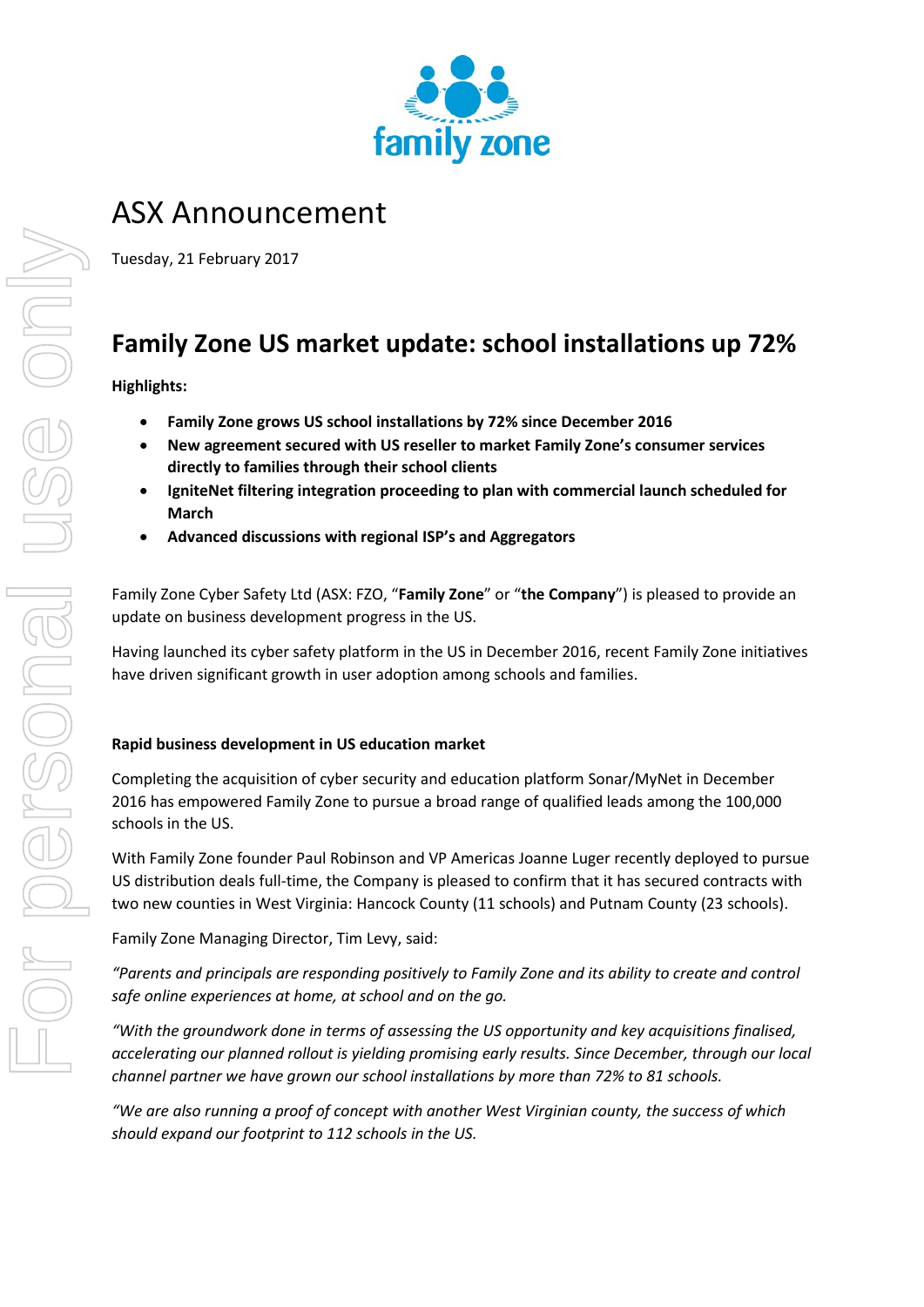

*"Our early success in securing new school clients bodes well for growth in user adoption, and we look forward to updating the market on progress of larger, potentially more lucrative deployments as they arise."*

#### **eBridge engaged to market Family Zone directly to US families**

To this end, the Company is pleased to confirm that it has deepened its relationship with US education reseller eBridge.

Family Zone has previously engaged eBridge to sell the Company's 'School Zone' platform to schools, and eBridge has recently agreed to market Family Zone's consumer services directly to families through its school clients.

This Affiliate Agreement will commence in March and is expected to generate immediate traction along with the US launch of the integrated School Zone platform.

#### **IgniteNet integration proceeding to plan**

As announced in the Company's US market update of 14 December 2016, Family Zone has entered into an Agency Agreement with leading cloud-managed wireless access point provider IgniteNet.

It is anticipated that this agreement will ultimately allow IgniteNet's thousands of end users in hotels, restaurants and other businesses to opt into the Family Zone filtering service as a feature available at their premises.

Family Zone is pleased to confirm that the integration of its hardware and software is proceeding to plan with commercial release expected in March.

#### **Advanced ISP and Aggregator Negotiations**

Family Zone continues to develop its partnership strategy to address the large US market through discussions and trials with multiple regional Telcos, ISP's and system integrators. Family Zone allows these companies to quickly and cost effectively offer an innovative service to their existing and new customers, whilst creating a new revenue stream.

To this end, the Company expects to imminently sign partnership agreements that will see a commercial launch of the Family Zone in the second quarter.

## **About Family Zone**

Family Zone is an ASX listed technology company focused on cyber safety. Meeting a growing demand to keep kids safe online and manage digital lifestyles, Family Zone has developed unique and innovative cloud-based solutions which combines Australian innovation with leading global technology.

To learn more about the Family Zone platform and the Company, please visi[t www.familyzone.com.](http://www.familyzone.com/)